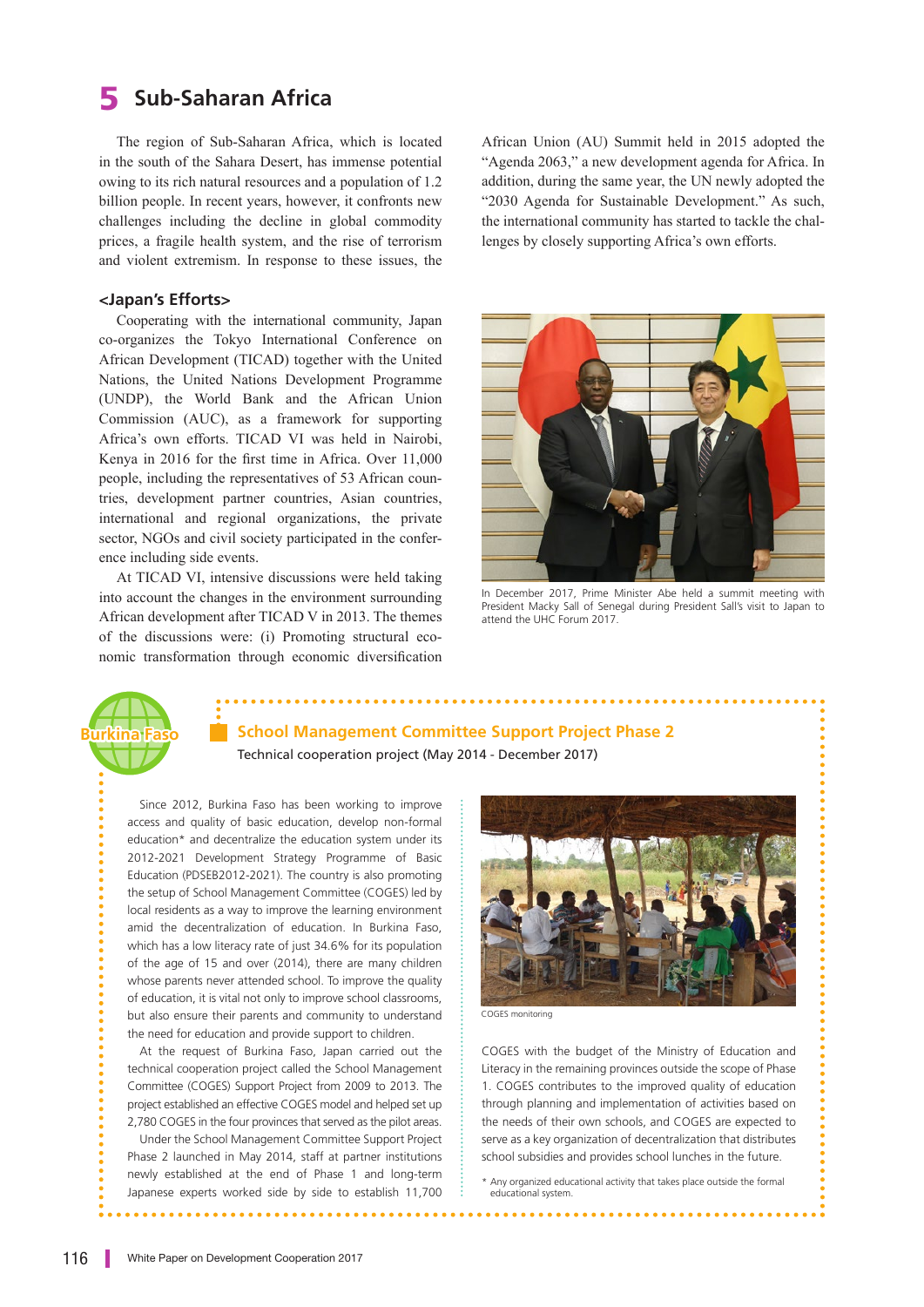and industrialization; (ii) Promoting resilient health systems for quality of life; and (iii) Promoting social stability for shared prosperity. As the outcome of these discussions, the Nairobi Declaration, which states the direction of African development, was issued.

As a part of the TICAD VI initiatives, the Government of Japan announced that Japan would invest approximately \$30 billion from the public and private sectors in total for the future of Africa, which includes human resources development for approximately 10 million people, benefitting from the strength of Japan ("Quality"), as well as the development of quality infrastructure, promotion of resilient health systems and laying the foundations for peace and stability, etc. for a period of three years from 2016 to 2018. These initiatives also include efforts to develop approximately 30,000 industrial human resources, to increase the number of people with access to basic health services by approximately 2 million people across the whole of Africa, as well as to save 300,000 lives through assistance of more than \$500 million.

The TICAD Ministerial Meeting was held in Maputo, Mozambique, in August 2017. During the meeting, the delegates affirmed the progress status for commitments of TICAD V in 2013 and TICAD VI in 2016, and confirmed the implementation of more than \$5 billion in support efforts since 2016, including the provision of vocational



Foreign Minister Kono emphasized the importance of strengthening connectivity between Asia and Africa during the Tokyo International Conference on African Development (TICAD) Ministerial Meeting held in Mozambique in August 2017.

training for more than 16,000 people and educational opportunities to approximately 2.5 million people. In this respect, many African countries highly appreciated Japan's assistance. The Government of Japan also held a "Dialogue with Private Sector from Japan and Africa" as one of the side events of the Ministerial Meeting, where participants reaffirmed that the involvement of the private sector is essential to Africa's economic development.

The next TICAD 7 is scheduled to be held in Yokohama, Japan, in 2019.



## **Botswana The Project for the Construction of Classroom Block at Serameng Primary School in Kweneng District**

Grant Assistance for Grass-Roots Human Security Projects (February 2016 - February 2017)

Botswana had a population of approximately 1.32 million as of 1991, but its population had grown to approximately 2.26 million as of 2015. Serameng Primary School is a public school located in the Mogoditshane Sub District, approximately half an hour by car from the capital city of Gaborone. This district is in a commutable distance from Gaborone, yet rents and other living expenses are comparatively low. Accordingly, it is a popular area to live in among migrant workers from the rural area and is witnessing striking population growth. As a result, the school did not have enough classrooms to cope with the soaring number of children, which meant some of them were forced to line up their desks outside to study. Under these circumstances, it fell far short of a condition where the children could concentrate and learn, because lessons were affected not only by the weather, but also by the noise from the national highway that runs directly alongside the school.

The recipient organization of the project, the Mogoditshane/Thamaga Sub District Council of Kweneng, had been planning to build a classroom block but was unable to count on financial support from the local government due to a budget shortfall, and there was no prospect of it finding another source of funding either. In such circumstances, Japan provided support to the organization through the Grant Assistance for Grass-Roots Human Security Project.

Construction of the classroom block began in February



Serameng Primary School children attending the handover ceremony (Photo: Reika Horio)

2016 and was completed in February 2017. It has resulted in approximately 70 children (two classes) at Serameng Primary School being able to newly receive tuition in classrooms. In addition, classes that study outside are also taking turns using the new classrooms for periods of one week, meaning it has become possible for a total of approximately 140 children (four classes) to attend classes inside.

The population in this area is expected to continually increase in the future, and the number of young working people with primary school-aged children is predicted to increase in particular, so the classrooms are likely to continue to be utilized long into the future.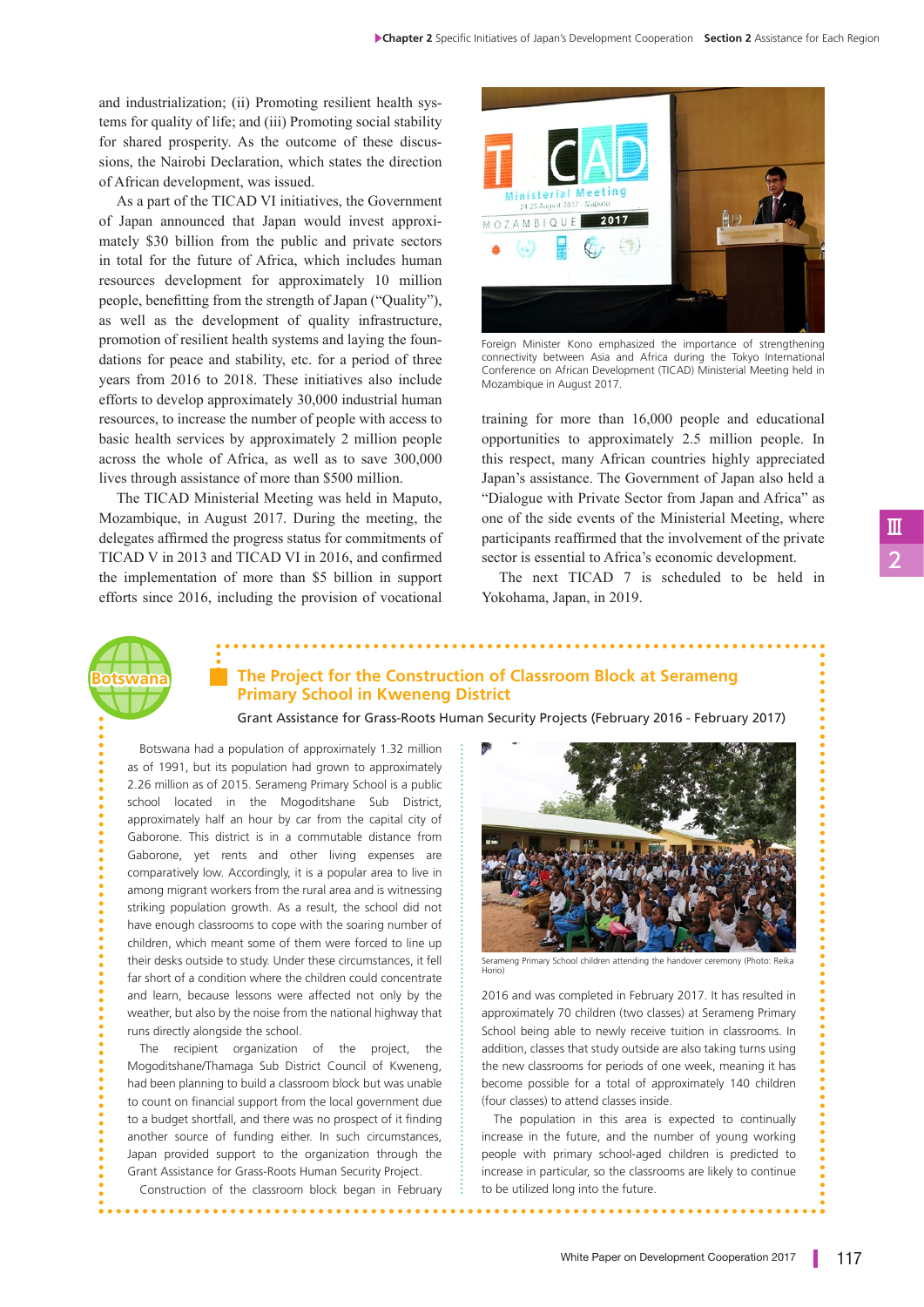### Japan's international cooperation policy in the Sub-Saharan Africa Region



# **Rwanda The Project for Improving Mathematics Education in Primary Schools in Kimironko**

JICA Partnership Program (JPP) (November 2016 - )

Improving the quality of science and mathematics education is one of the top priorities of Rwanda, a country which pursues socio-economic development through human resource development in the science and technology field. However, Rwanda faces a shortage of competent teachers because of the loss of teachers during the civil war, and the change of its medium of instruction in schools from French to English. Thus, capacity building of teachers is an urgent task for Rwanda.

*Think About Education in RWANDA*, a Japanese NPO, is engaged in the improvement of teaching ability in mathematics by inviting teachers of Umuco Mwiza School and education administrators from Gasabo District to Japan. During their stay, they learn the school-based in-service training known as "lesson study," which is practiced by teachers at primary schools in Japan. After their return to Rwanda, the method is shared and practiced widely among teachers not only at Umuco Mwiza School, but also its neighboring schools, making it a model project for improving the mathematics teaching ability of teachers in Rwanda.

Furthermore, the Japanese NPO aims to promote lesson



A Japanese education expert demonstrating mathematics teaching methods to teachers from elementary schools in the Kimironko District of Kigali City (Photo: *Think about Education in RWANDA*)

study all across Rwanda through the Rwanda Education Board, in collaboration with the "Project for Supporting Institutionalizing and Improving Quality of SBI Activity (January 2017- December 2019)," JICA's technical cooperation project. An in-school training system was introduced in Rwanda in order to familiarize a new curriculum launched in 2016, but it has confused most of the schools due to their lack of experience. Therefore, expectation is mounting for the two Japanese projects which can demonstrate specific teaching methods. Know-how in the in-school training system that supports Japanese education is spreading in Rwanda facilitated by the synergy between the two Japanese projects. (As of December 2017)